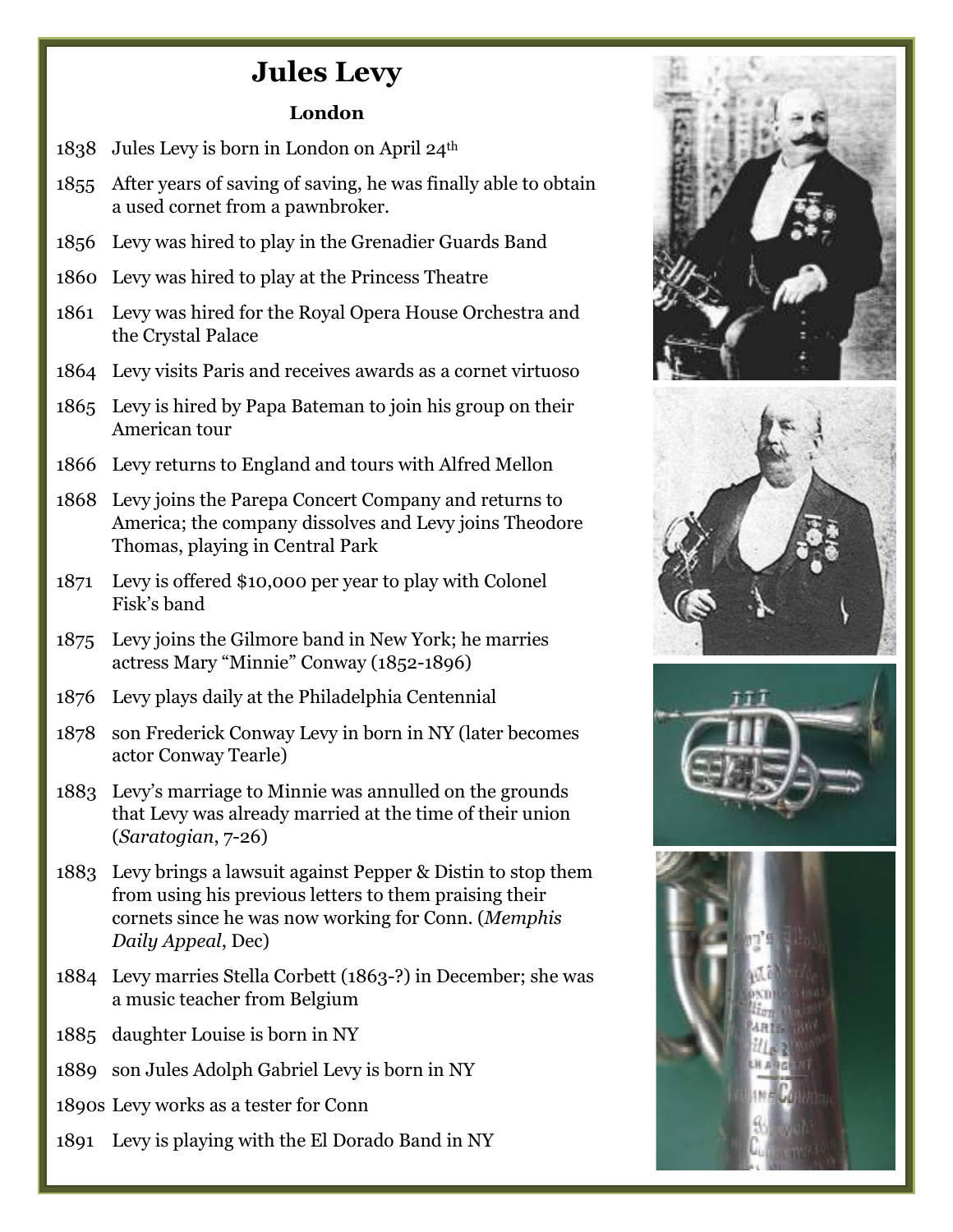- 1891 Levy's Great American Band was formed in February in NY; they wore black pants with gold stripes and scarlet frock coats with gold filigree; comprised of 40 players and Stella Costa, soprano (*Herald*, Reading, PA, April)
- 1892 The Levy Great American Band has forty members (Brooklyn *Daily Standard*); Levy becomes a US citizen and plans to head the 22nd Regiment Band (*MTR*, Dec)
- 1895 Levy claims he used a mouthpiece alone for five years (1850-1855) before getting a cornet then practiced 10-12 hours per day; daughter Juliette Rose Marie Levy is born
- 1896 Levy starts teaching at the Conn Conservatory in September and continues to test new cornets; he is also playing the new Conn Wonder cornet (*MTR*)
- 1897 The Conn program costs \$60 for three months study under Levy (*MTR*)
- 1899 Conn teachers include Levy, Chambers, & Liberati (*MTR*)
- 1900 Levy files for bankruptcy in Elkhart in December (*MTR*)
- 1900 Courtois is making the Levy's model cornet (photos 3 & 4 page 1, author's collection, #89; #20000 photo 4 from auction sale)
- 1901 Levy joins Lyon & Healy in Chicago to test and tour with their new Own Make cornets; Levy claims in a letter to them that they are the best he has ever played (*MTR*) [who wouldn't if they needed a job]; they also make the Levy model cornet (photo 2) & mouthpiece (photo 3)



**BAND INSTRUMENTS** ...HAVE RAISED A....

New Standard of Excellence.

MECHANICALLY PERFECT....ACOUSTICALLY CORRECT ...ENDORSED BY.

**JULES LEVY.** EDUARD STRAUSS. Corneter AND MANY MORE OF

THE FAMOUS ARTISTS OF THE WORLD.

Every Lyon & Healy "Own Make" Cornet is personally tested by Mr. Jules Levy, and a handsomely engraved certificate showing such test is furnished with every Cornet & & &

Pure in Tone, Perfect in Scale, Unequaled in Finish, Marvelously Light Action Valvez, Shoriest Action. Made COMPLETE in our own factory. Not to be confounded with many so-called "American Makea" sold by some firms, the va We make each and every part of our Instruments from the

Raw Material SEE ILLUSTRATIONS SHOWING PROCESS OF MANUFACTURE, Pages 8b and 8c.